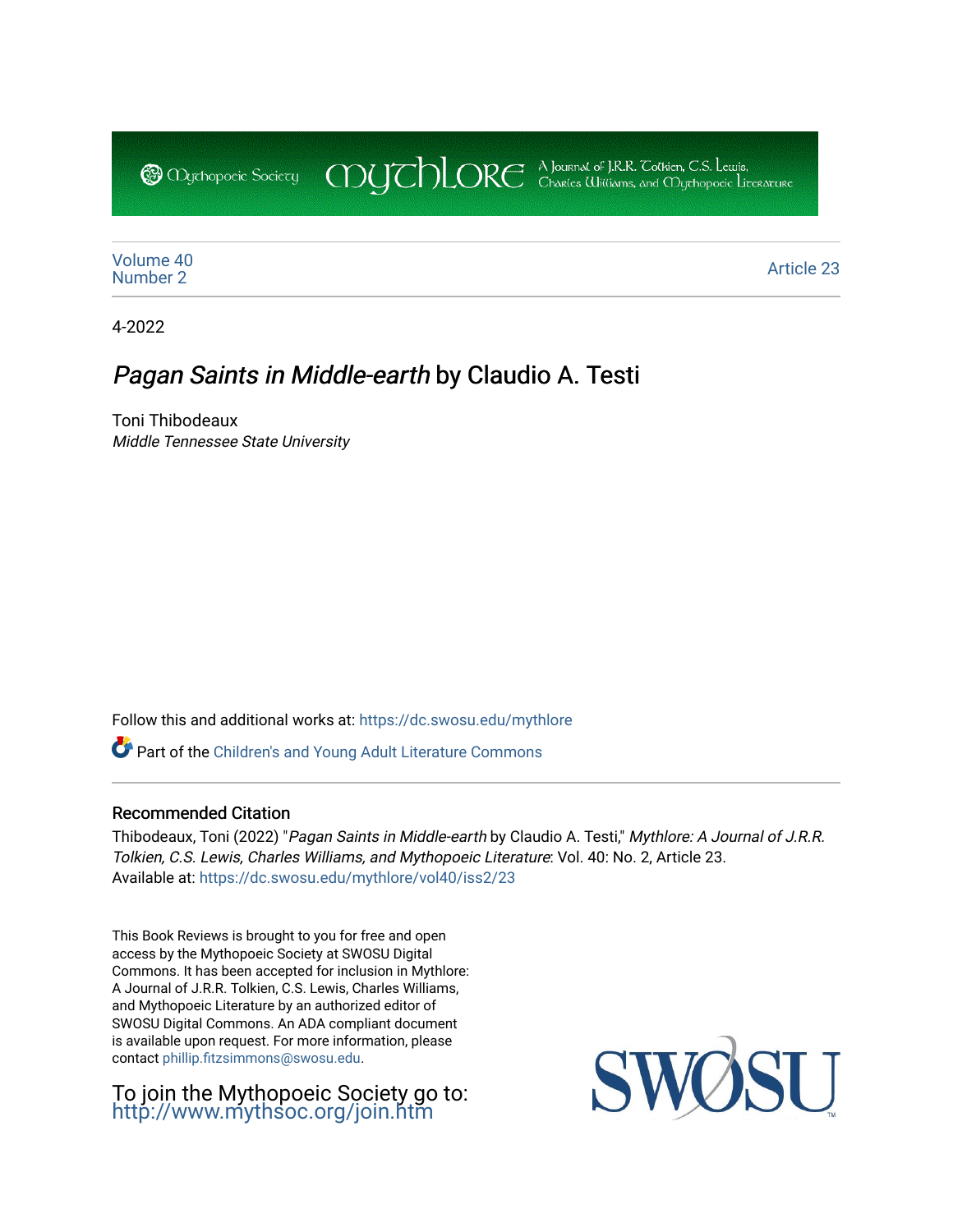## Mythcon 52: The Mythic, the Fantastic, and the Alien

Albuquerque, New Mexico; July 29 - August 1, 2022 <http://www.mythsoc.org/mythcon/mythcon-52.htm>

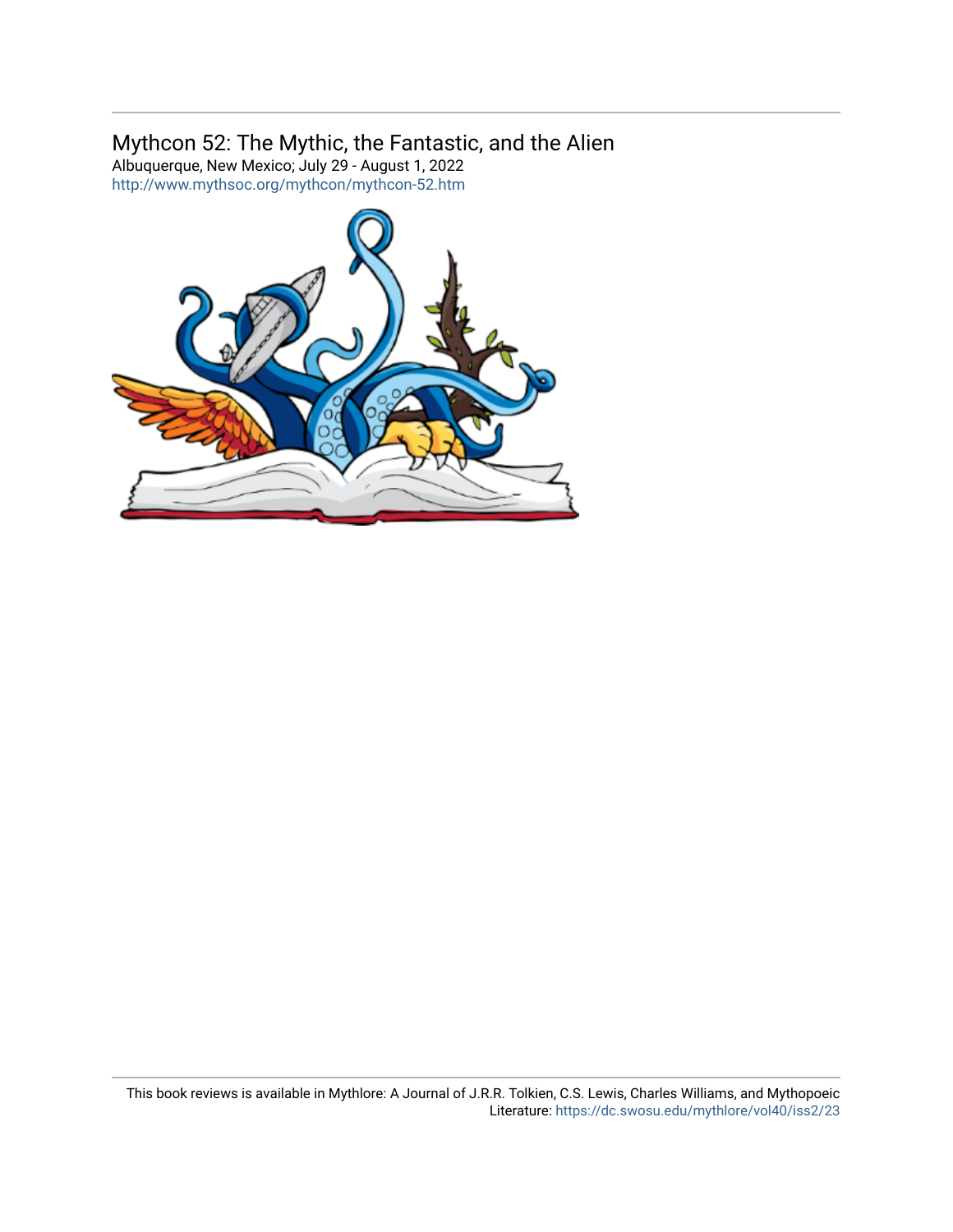of the papers is only tangentially related to the sea. And, of course, Tolkien scholarship has moved on since these papers were first presented in 1996.

Nevertheless, *Tolkien and the Sea* remains an interesting and illuminating little collection. Ostensibly available as a stapled booklet since its 1999 publication, this new, more accessible and higher quality edition will bring these papers to much wider attention and appreciation. Anticipating several directions Tolkien scholarship would take in succeeding decades, this small volume is enlightening and inexpensive (as well as supportive of a good cause: proceeds from the sale of books in the Peter Roe Memorial series go back into the Society's fund to support and disseminate Tolkien-related scholarship). Allin-all, the book's merits outweigh its limitations, and anyone interested in Tolkien's thematic uses of the sea, or in Tolkien scholarship in general, should enjoy these five vintage papers from the vault of the Tolkien Society.

—Kris Swank

## **WORKS CITED**

Bridgwater, Sue. "*What is it but a dream?* Tolkien's 'The Sea Bell' and Yeats' 'The Man who Dreamed of Faeryland,'" *Tolkien's Poetry*, edited by Julian Eilmann and Allan Turner, Walking Tree Publishers, 2013, pp. 117-151.

Eilmann, Julian. *J.R.R. Tolkien, Romanticist and Poet*. Walking Tree Publishers, 2017.

Glyer, Diana Pavlac. *The Company They Keep: C.S. Lewis and J.R.R. Tolkien as Writers in Community*. Kent State UP, 2008.

Tolkien, J.R.R. *The Letters of J.R.R. Tolkien*, edited by Humphrey Carpenter and Christopher Tolkien, Houghton Mifflin, 2000.

Huttar, Charles A. "'Deep Lies the Sea-Longing': Inklings of Home." *Mythlore,* vol. 26, no. 1/2 (#99/100), 2007, pp. 5-27.

Swank, Kris. "The Child's Voyage and the *Immram* Tradition in Lewis, Tolkien, and Pullman." *Mythlore,* vol. 38, no. 1 (#135), 2019, pp. 75-98.



**PAGAN SAINTS IN MIDDLE-EARTH**. Claudio A. Testi. Zurich and Jena: Walking Tree, 2018. 196 p. ISBN: 978-3-905703-38-2

LAUDIO A. TESTI'S STUDY OF THE CONTESTED ISSUES surrounding the Claudio A. Cesci's scudio of the concesced issues surrounding the religious implications of J.R.R. Tolkien's legendarium consists of a deeply researched, well-thought out, and well-reasoned appraisal of existing scholarship in this area. Testi's objective revolves around reconciling the Catholic and Christian implications of Tolkien's work with the intentions of the author. Testi attempts to examine all existing arguments and his own in light of the entire body of Tolkien's work. In doing so, Testi relies heavily on Tolkien's own words on the matter, which is one of the great strengths of this scholarship. Testi proposes his own original theory of Tolkien's work, espousing what Testi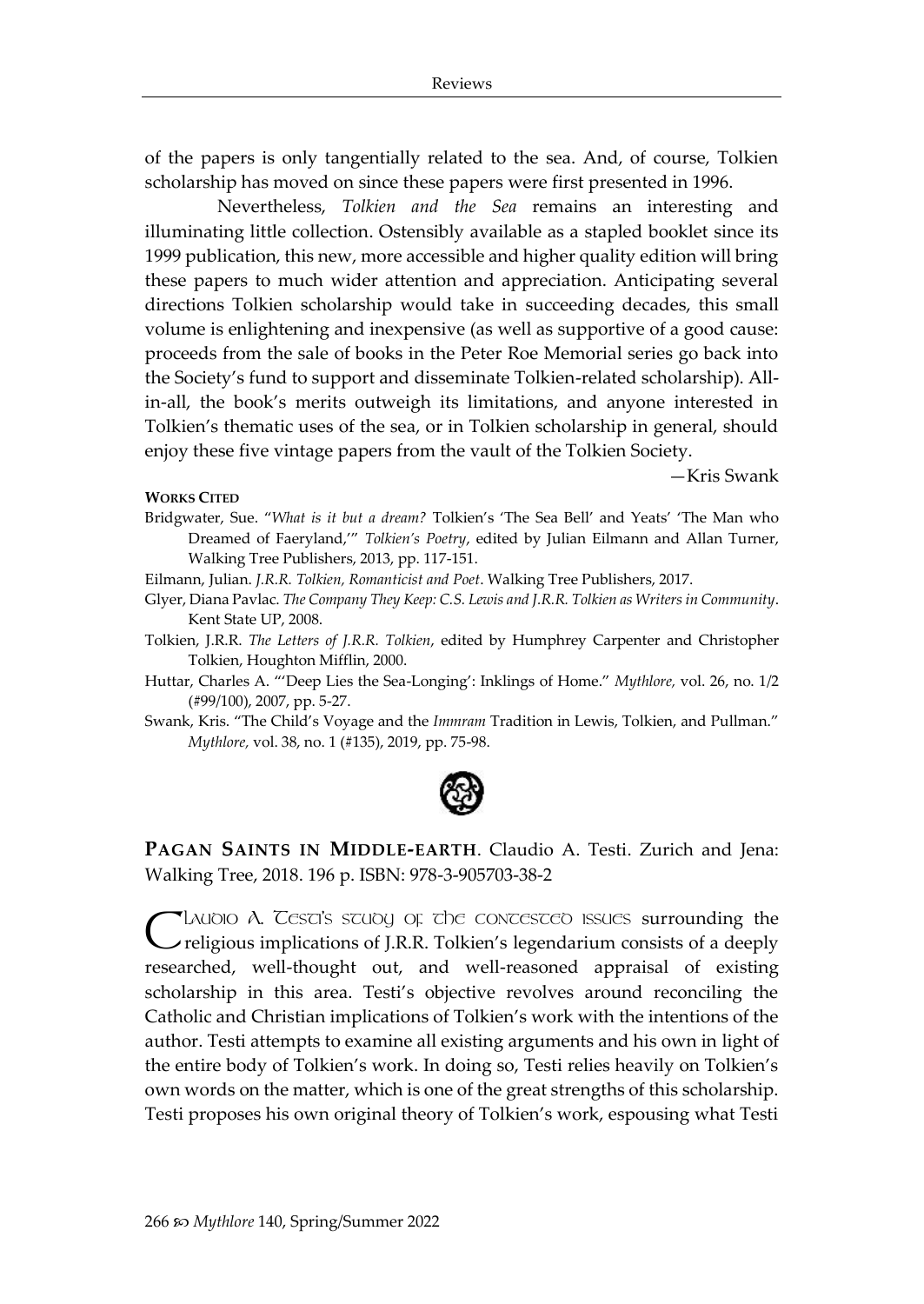calls a "'synthetic' approach" to the matter of Tolkien's work in which he synthesizes the pagan and Christian views (9).

Testi organizes the book in a logical format as he examines each existing theory in detail. In part one of the book, Testi begins by laying out current scholarship concerning the legendarium. The author identifies three major currents of thought (Tolkien's work is: 1) Christian; 2) pagan; 3) Christian and pagan) concerning the religious and spiritual implications of Tolkien's work and analyzes their weaknesses. In the second part, Testi makes his claims for his own synthetic approach, which posits a new yet-to-be-considered argument that seeks to harmonize pagan and Christian elements in Tolkien's work.

In chapter one, Testi tackles the arguments of scholars who contend that "Tolkien's Work is Christian" (13). Testi defines this group, which includes Catholic and Christian scholars such as Joseph Pearce, Ralph Wood, and Stratford Caldecott and Italian scholars such Andrea Monda and Guido Sommavilla, as those who read in the legendarium "a world that intentionally *contains in itself explicit Christian values*," beliefs, and doctrines considered matters of Christian orthodoxy (i.e., crucifixion, resurrection, Trinitarian nature of God, etc.) (13).

Testi then outlines five weaknesses inherent in the argument that Tolkien's work should be strictly interpreted through a Christian lens. The first limitation that he identifies is that the strictly Christian interpretation violates what Testi calls "Tolkien's Razor" (14). Testi argues, very eloquently using Tolkien's own words, that a strict Christian interpretation of the legendarium contradicts Tolkien's argument that the inclusion of explicit Christian references in faerie would be detrimental to the mythopoeic fantasy world, hence Tolkien's desire to create a pre-Christian mythology for England which the King Arthur legend does not do because it is explicitly Christian.

Secondly, Testi posits that those holding to a strict Christian interpretation conflate exemplification with allegory and symbolism. Testi argues that although Tolkien conceded that the legendarium exemplifies universal Christian truths, he was opposed to allegory and symbolism in overt form and denied any symbolic meaning of characters, situations, or themes associated with "hidden meaning" (17) such as "Gandalf/Christ, Gandalf/Patriarchs, Aragorn/Christ, Lembas/Eucharist, Lórien/Paradise, Frodo/Christ, and Galadriel/Mary" (18). Similarly, Testi identifies a third weakness in the arguments of scholars holding to a Christian interpretation of Tolkien's work as a conflation of "source with a representation" (21). Although Tolkien's work may be influenced by Christian elements, it also contains characters and elements influenced by pagan myth. Therefore, argues Testi, characters like Galadriel and elements such as lembas do not correspond as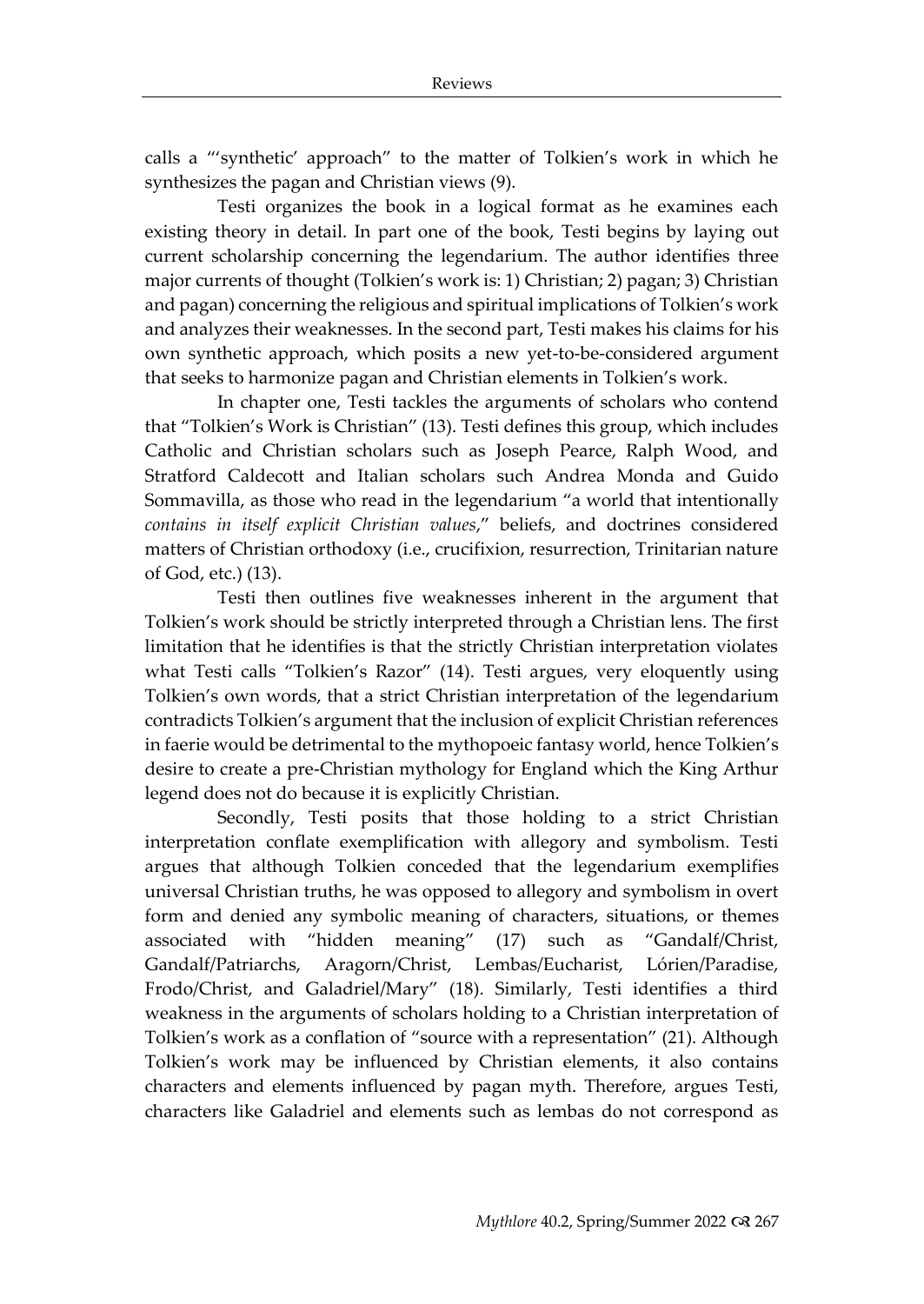direct representations of Mary or the Eucharist; these Tolkien characters and elements are composites of both pagan and Christian influence.

Fourthly, a strict Christian reading of Tolkien does not account for differences in the Christian account of the nature of the created world and Tolkien's own world. Testi contends that although there are many similarities between the two, significant differences in respect to the orthodoxy of some of the representations in Tolkien's mythology argue against a strict Christian interpretation. Lastly in respect to a strict Christian reading, Testi posits that such a view of Tolkien's work limits the scope of the legendarium and "reduc[es] the enormous scope of Tolkien's body of work to a single dimension" (25). Testi argues that this limited view does not allow for the enormity of philosophical, linguistic, and theological influences on Tolkien's work.

In chapter two, Testi examines the contention that the legendarium should be viewed as strictly pagan. Testi does admit that this camp of scholars does not completely discount the Christian influence of Tolkien's work, but they reject the notion that it contains an explicitly orthodox Christian view, creating an antithesis to the Christian thesis. Testi characterizes the scholars in this camp as having a more varied and less unified argument as those in the other camp. However, this view, Testi argues, similarly limits Tolkien's work in terms of paganism that is "almost a mirror image" (27) of the arguments in favor of a Christian view. The first weakness that Testi identifies in a pagan perspective of Tolkien's work is that it "minimize[s] […] those texts where the importance of Christian revelation" (27) is clearly evident, thereby denying the existence of any Christian influence on Tolkien. Similarly, Testi argues that this strict pagan view of Tolkien's work misinterprets aspects of the legendarium "to be in opposition to Christianity" (30) through either forcing a pagan reading onto some parts of Tolkien's work or inaccurately characterizing Christian thought. According to Testi, both of these misreadings of Tolkien tend to support a strictly pagan view. Testi further argues that, similar to a strictly Christian reading of Tolkien's work, a strictly pagan reading reduces it down to a symbolic reading. In turn, this limits the scope and vision of Tolkien's work.

Testi then turns to examine the view held by a majority of scholars: that Tolkien's legendarium contains "both Christian and pagan elements" (43). This view sees inconsistencies and contradictions in the worldview espoused within Tolkien's work. Testi analyzes the argument put forth by the two main scholars representing this view: Verlyn Flieger and Wu Ming. Although both scholars come to the same conclusion through different means, Testi argues that this view leads to the notion that Tolkien's world is of an "intrinsically contradictory nature" (57). Testi argues in response to Flieger's conclusions that Tolkien seeks to "demonstrate how some philosophical truths could be deduced […] exclusively on the basis of the culture and knowledge of the sub-created world